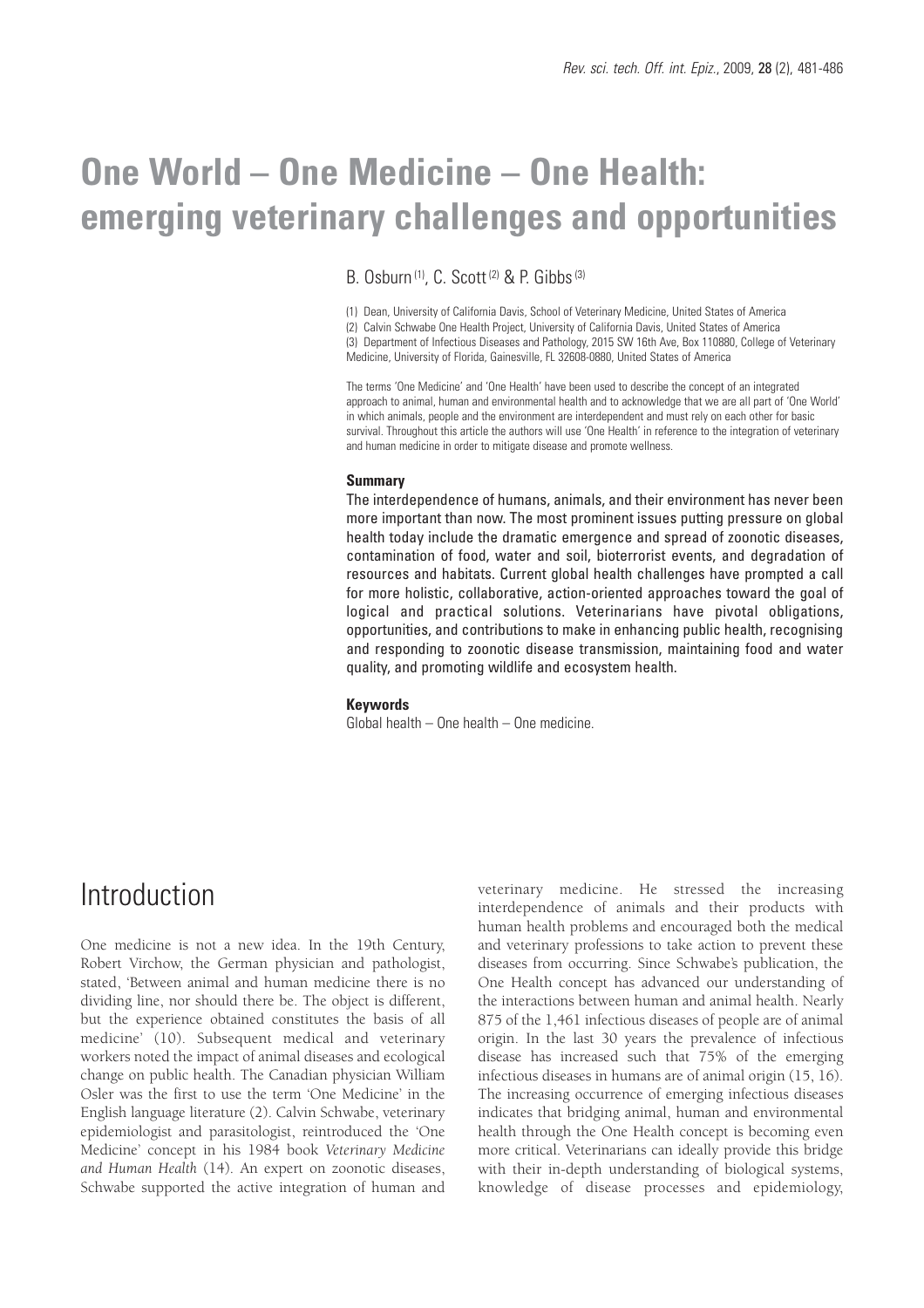experiences with diagnosing and managing diseases in large populations of animals, and success in eliminating and preventing infectious diseases. Veterinarians can be, and often are, the first line of defence for zoonotic diseases as well as for various toxicants that occur naturally or by intentional terrorist attack. Veterinarians are in contact with a wide variety of domestic and free-ranging animals, effective and efficient diagnostic systems, and local and national regulatory systems for animal health, food safety, and public health. One Health represents a unique and significant opportunity for veterinary medicine to collaborate with human medicine and public, wildlife and environmental health for the greater good. An integrated approach is the key to promoting One Health, and this approach is best developed by ensuring that veterinarians are extensively involved in collaborative teams, particularly in leadership roles.

# Emerging critical global issues that demand veterinary attention

## **International trade and travel**

The movement of people, animals, and agricultural products can quickly spread disease pathogens around the world. Globalisation of the food supply has spread livestock and agricultural crop diseases into previously unaffected areas. Inadequate cargo inspections worldwide allow infected animals, insect vectors, and diseased plant products undetected introduction into geographic areas where natural parasites, predators, and host resistance may be lacking. For example, the Asian tiger mosquito, *Aedes albopictus*, a vector of the dengue fever virus, has become established in the United States of America (USA) through the introduction of imported used tyres into parts of the eastern and southern areas of the country (T.J. Zavortink, personal communication [R.M. Bohart Museum of Entomology, University of California, Davis]). Rinderpest was introduced into Africa in the late 1880s and destroyed more than 90% of Kenya's native buffalo population, which had no natural immunity to the disease (5).

### **Global climate change**

Vector-borne zoonotic diseases such as yellow fever and certain encephalitides may become more widespread as the geographic range of their mosquito vectors increases. Warming temperatures and shorter winters played a part in the establishment of the tropical diseases dengue and malaria in more temperate areas of the world during the 1980s and 1990s (5).

### **Habitat destruction**

Deforestation can force wildlife reservoirs of zoonotic diseases into closer proximity with humans. The sudden emergence of Nipah virus disease in pigs and humans in Southeast Asia in the late 1990s may have been caused by rapid deforestation to clear land for farming and timber production. The natural reservoir for Nipah virus appears to be fruit-eating flying foxes (bats in the genus *Pteropus*). As deforestation reduced their native food sources, flying fox populations were thrust into closer contact with commercial fruit orchards and fruit trees on pig farms, where the virus spread to pigs and then to humans (3).

#### **Overpopulation**

As human populations encroach upon wildlife habitat, people come into contact with more wild animals and the diseases they carry. Ebola and AIDS probably jumped from chimpanzees to humans as population pressures increased the consumption of bushmeat, exposing people to infected blood and tissues during butchering. Wildlife health is impacted, too, as native species are exposed for the first time to human and domestic animal diseases. In the 1990s an outbreak of canine distemper in domestic dogs caused high mortality in lions and other carnivores in Serengeti National Park in Tanzania (13).

### **Ecotourism**

Ecotourism is championed as a vehicle for developing countries to benefit financially in exchange for habitat conservation, but tourism activities can introduce diseases to wildlife (4). For example, the potential for transmission of human disease to mountain gorillas is higher than any other animal. A study based on data obtained from the Ugandan Health Ministry's Health Monitoring Information System indicated that serious diseases such as malaria, measles, and tuberculosis were among those most likely to be transmitted to gorillas by human visitors (4). Veterinary and public health planning and oversight are essential for maintaining the health of animals affected by ecotourism.

## **Food safety**

A number of emerging infectious zoonotic diseases threaten the safety of our food supply and the control of these diseases requires the collaborative efforts of various health workers. Veterinarians, public health and human health professionals must be continually involved in the trace-back and control of food-borne illnesses such as bovine spongiform encephalopathy (BSE) and infections caused by *Escherichia coli*.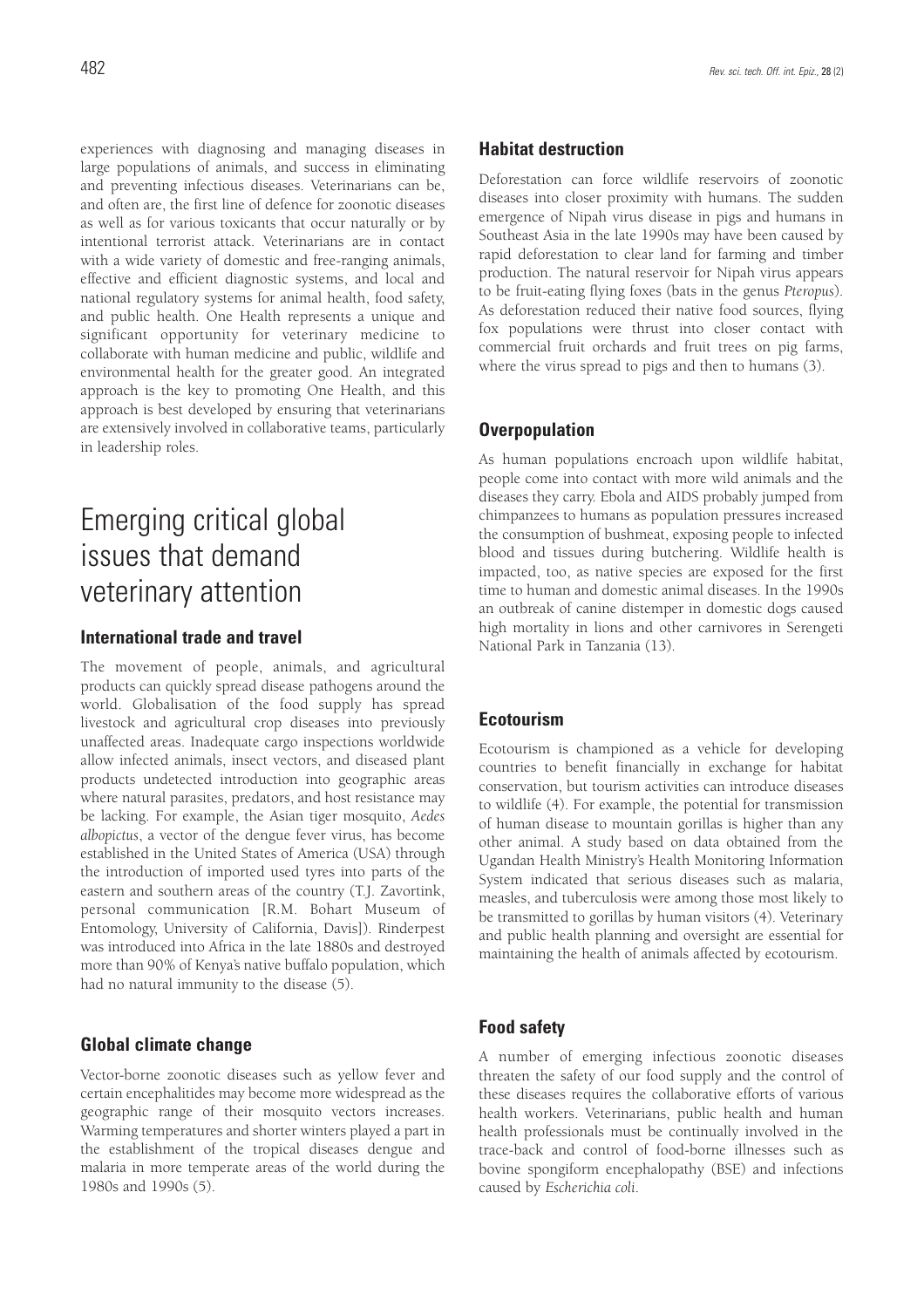#### Bovine spongiform encephalopathy

A degenerative neurological disease of cattle similar to scrapie in sheep and Creutzfeldt-Jakob disease (CJD) in people, BSE was first diagnosed in the United Kingdom  $(UK)$  by veterinarians  $(4, 6)$ . The number of cases increased rapidly in the UK because of a change in the processing of feed rations containing protein and calcium derived from meat and bone meal. A few years after BSE was diagnosed in cattle, an unusual form of CJD appeared in young adults in the UK (1). The origin of infection for this variant CJD was traced back to cattle infected with the prions of BSE, the tissues of which had been consumed by the affected patients. Since 1996, BSE has resulted in more than 180,000 cattle deaths and more than 200 human fatalities (6, 17). The disease has been most prevalent in the UK, but several thousand cases have also been reported in native cattle in 21 other countries (17). To bring this disease under control in animals and people, strict restrictions have been placed on the feeding of ruminant meat and bone meal to domestic animals and captive wildlife in many countries throughout the world. Veterinary clinicians and veterinary meat inspectors are on the alert for affected animals to prevent them from entering the feed or food supply chain and many countries have implemented surveillance systems to examine brains of cattle to ensure BSE is not in their herds.

#### *Escherichia coli* O157:H7 contamination of leafy greens

The recent outbreaks of *E. coli* O157:H7 in the USA associated with spinach and lettuce has presented a dilemma for regulatory and public health officials. Although cattle were originally thought to be the reservoir host for the outbreaks, the fields where the produce was grown had no direct link to cattle. Investigators looked at irrigation water, composted manure, and even birds as the potential cause of the contamination. Recently, the role of feral pigs surfaced as a source of contamination (8). After mingling with cattle in the pastures more than a quarter of a mile away, the pigs moved onto the leafy green fields and defecated in the fields. Harvesting by mechanised cutter harvesters with a vacuum system picks up the leafy greens and other debris such as faeces which is then transferred to containers. The containers go to processing sheds where the leafy greens are dumped into vats with chilled water for washing. The cooling process places the *E. coli* O157:H7 in contact with the internal and external surfaces of the leafy greens (11). In this particular outbreak, leafy greens were the principal vector enabling the *E. coli* O157:H7 to move from cattle, through feral pigs and on to the consumer.

This spread of food-borne zoonotic disease is attributed to:

– intensified food production to meet increased consumer demand for fresh produce

– centralised food processing followed by widespread distribution

– expanding markets for regional and ethnic foods, resulting in global trade expansion with the potential for introduction of food-borne diseases into new geographic areas (9).

Co-operation between the veterinary and medical professions must be strengthened to combat these and other emerging threats to the world food supply. It is of ever-increasing importance to provide safe and adequate food and water for the world's human population.

#### Intentional adulteration of food

Intentional adulteration of food is the means by which terrorists can sicken large numbers of individuals with the intent of destabilising the country, overwhelming healthcare facilities, or causing economic losses to the food providers and suppliers. It can also come about when products are added to falsify ingredient results. Recently, a series of incidents resulted in global food-related health concerns for both animals and people. Testing for protein routinely involves measuring elemental nitrogen without consideration of true protein. Melamine, along with cyanuric acid, contains relatively large quantities of nitrogen in its chemical structure, so it is sometimes illegally added to food to increase the perceived protein content. In 2004, a large number of pets in Asia developed renal disease which was initially attributed to fungal toxins but later associated with the presence of melamine in pet food. In 2006, a similar acute renal condition occurred in dogs and cats in the USA. The United States Food and Drug Administration oversaw the outbreak and, through the efforts of the State Diagnostic Laboratories in New York and California, crystalline structures of melamine and cyanuric acid in the kidneys were identified as the cause. The outbreak was resolved through the recall and removal of the contaminated pet foods from stores. In 2008, a severe renal condition occurred in China involving hundreds of thousands of young children consuming infant formula (milk substitute). Melamine was again detected in the formula. The role of veterinarians was critical in identifying the presence of the adulterant in pet foods, which in turn notified the world to the use of melamine as a cause of acute renal disease.

#### Bio-defence

Some zoonotic diseases are unfamiliar to the general medical community and exist as potential agents of bioterrorism against human populations because of their virulence, lack of treatment options, and ease of production, transmission, and infection. Zoonotic bioterrorism agents can also target agriculture, causing economic disruptions and undermining consumer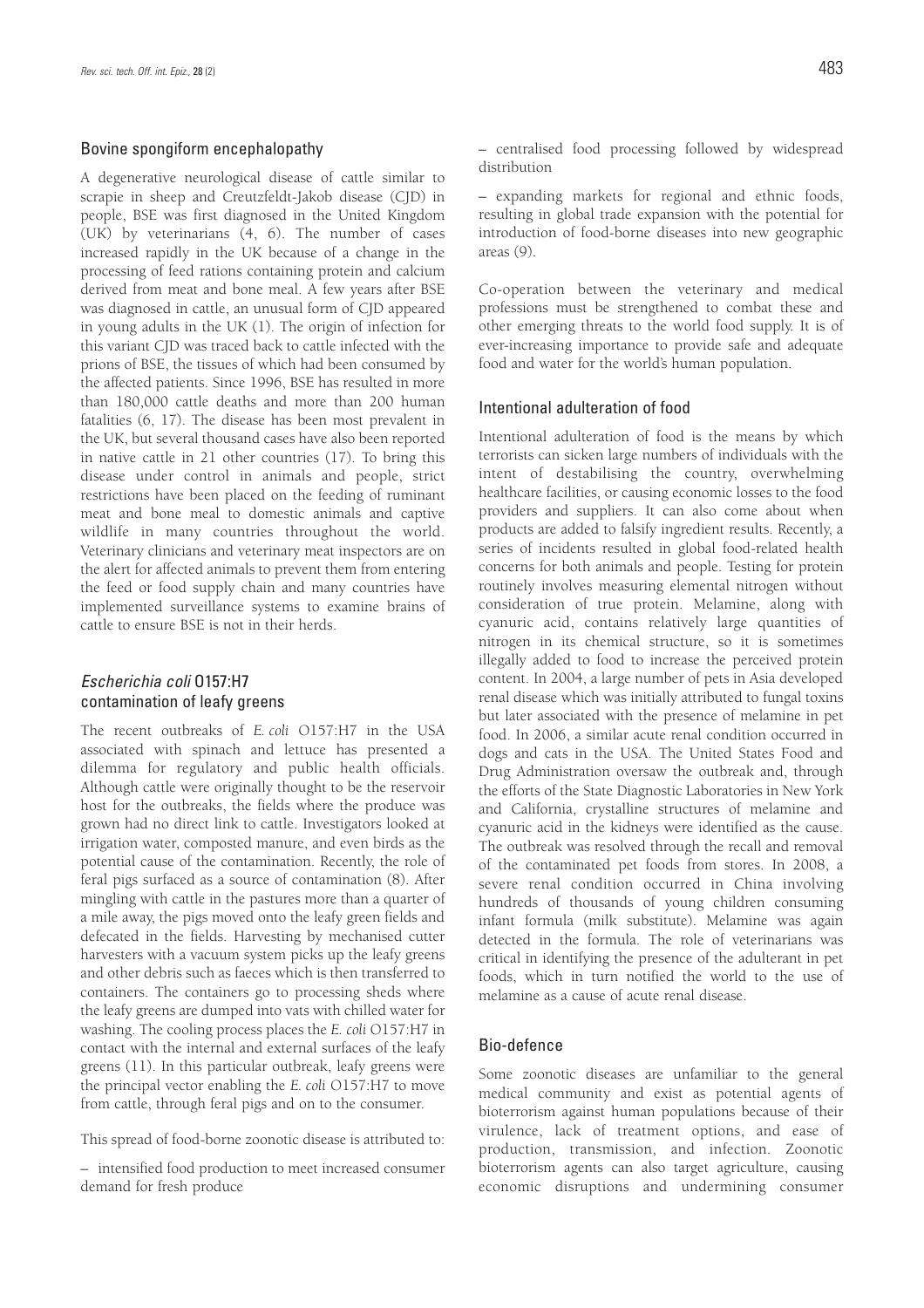confidence in food supplies. Outbreaks of livestock diseases can result in mass culling of animals, import and export restrictions on livestock, and fears of human contagion and pandemics. Both veterinary and medical expertise is critical in formulating prevention and response plans for possible acts of bioterrorism involving zoonotic diseases.

# **Accepting the future – Confronting the challenges – Seizing the opportunities**

Many countries around the world have embraced the One Health Initiative. The basic foundation of One Health begins with education and collaborative research. This can be illustrated by action in the USA. The American Medical Association, American Veterinary Medical Association (AVMA), and the Centers for Disease Control launched the One Health Initiative at the AVMA annual convention in 2007 (12) as a framework for effective action. Vital components of the One Health Initiative include:

– meeting new global challenges 'head-on' through collaboration among multiple professions: veterinary medicine, human medicine, environmental health, wildlife health, and public health

– developing centres of excellence for education and training in specific areas through enhanced collaboration among colleges and schools of veterinary medicine, human medicine, and public health

– expanding veterinary curricula to include more emphasis on One Health issues

– encouraging veterinarians to pursue advanced scientific training (Master of Public Health [MPH], Master of Preventive Veterinary Medicine [MPVM], Doctor of Philosophy, and Physician Assistant/Nurse Practitioner degrees).

The Association of American Veterinary Medical Colleges (AAVMC) took an initial step in 2000 to address educational needs by promoting veterinary public health training. As a result the AAVMC colleges increased their MPH degree training capabilities from four colleges to twenty-two (7). The veterinary profession and colleges in most countries have increased their training opportunities to address the emerging issues associated with zoonotic diseases and the implementation of effective public health policy. In the USA it was also recognised that One Health would require enhanced collaboration and daily interaction with medical, public health, and veterinary scientists in their respective schools/universities, as well as with government agencies, regulatory agencies, and other research, diagnostic, and allied human health institutions. For example, in the USA, veterinary medicine professionals work closely with:

- National Institutes of Health
- the Department of Health and Human Services
- the Centers for Disease Control and Prevention
- the Food and Drug Administration
- the Department of Homeland Security
- the Department of Agriculture
- the Environmental Protection Agency

– state agencies for public health, food and agriculture, fish and game, and water and air

– universities running programmes that bridge veterinary medicine, public health, agriculture, and the environment, such as the Calvin Schwabe One Health Project at the University of California Davis

To truly address One Health in a global context, similar support must be made available in developing countries through government and agency collaborations and funding, allied professions, international organisations, philanthropic foundations and publicly supported programmes. Only with global commitment and support will greater control and prevention of costly and often deadly diseases and conditions be achieved.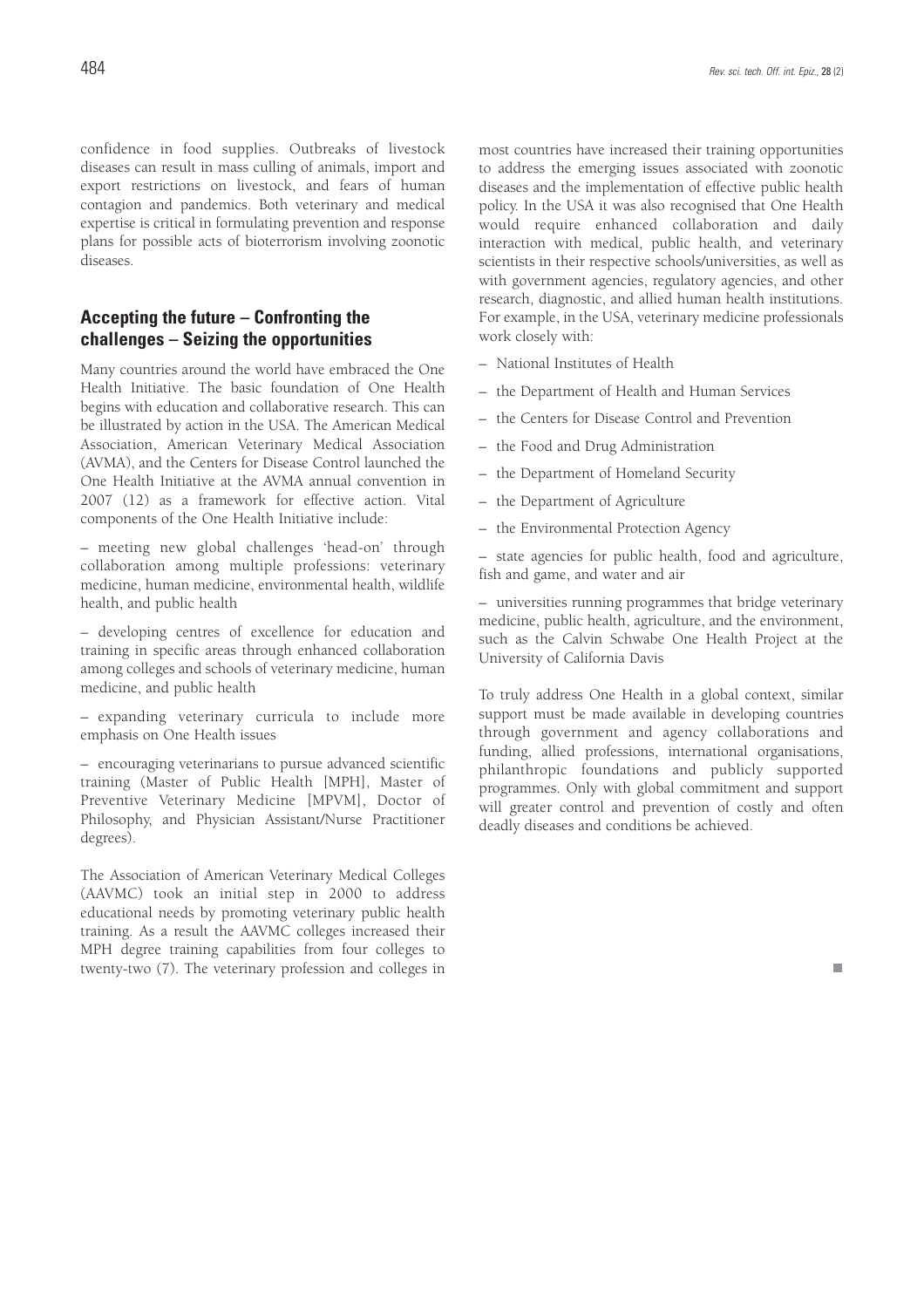# **Un monde – une seule médecine, une seule santé : l'émergence de nouveaux défis et de nouvelles possibilités pour les vétérinaires**

B. Osburn, C. Scott & P. Gibbs

#### **Résumé**

Jamais l'interdépendance n'aura été aussi forte qu'aujourd'hui entre les humains, les animaux et l'environnement. À l'heure actuelle, les principales menaces qui pèsent sur la santé mondiale sont l'émergence et l'expansion dramatiques des maladies zoonotiques, la contamination des denrées alimentaires, des eaux et des sols, les attaques bioterroristes et la dégradation des ressources et des habitats. La dimension mondiale de ces nouveaux défis sanitaires invite à privilégier les démarches holistiques, collaboratives et pragmatiques tendant vers des solutions logiques et pratiques. Les vétérinaires ont un rôle essentiel à jouer à travers les obligations, les possibilités et les contributions qui sont les leurs dans les domaines de l'amélioration de la santé publique, de la détection des maladies à caractère zoonotique, de la protection de la qualité sanitaire des aliments et de l'eau et de la promotion de la santé de la faune sauvage et des écosystèmes.

#### **Mots-clés**

Santé mondiale – Une seule médecine – Une seule santé. п

# **Un mundo – Una medicina – Una salud: nuevas dificultades y oportunidades en el terreno de la veterinaria**

B. Osburn, C. Scott & P. Gibbs

#### **Resumen**

La dependencia recíproca entre el ser humano, los animales y el medio en el que viven nunca ha sido tan importante como ahora. Entre los problemas sanitarios mundiales que más acuciantes resultan hoy en día destacan la brusca aparición y propagación de enfermedades zoonóticas, la contaminación de alimentos, aguas y suelos, la perspectiva del terrorismo biológico y la degradación de recursos y hábitat. Los actuales problemas sanitarios de alcance mundial han propiciado un llamamiento en favor de planteamientos más holísticos, colectivos y resolutivos al servicio de soluciones lógicas y prácticas. Los veterinarios tienen obligaciones, oportunidades y aportaciones que hacer de capital importancia a la hora de mejorar la salud pública, detectar y atajar la transmisión de enfermedades zoonóticas, preservar la calidad de los alimentos y recursos hídricos y fomentar la salud de los animales salvajes y ecosistemas.

#### **Palabras clave**

Salud mundial – Una medicina – Una salud.п